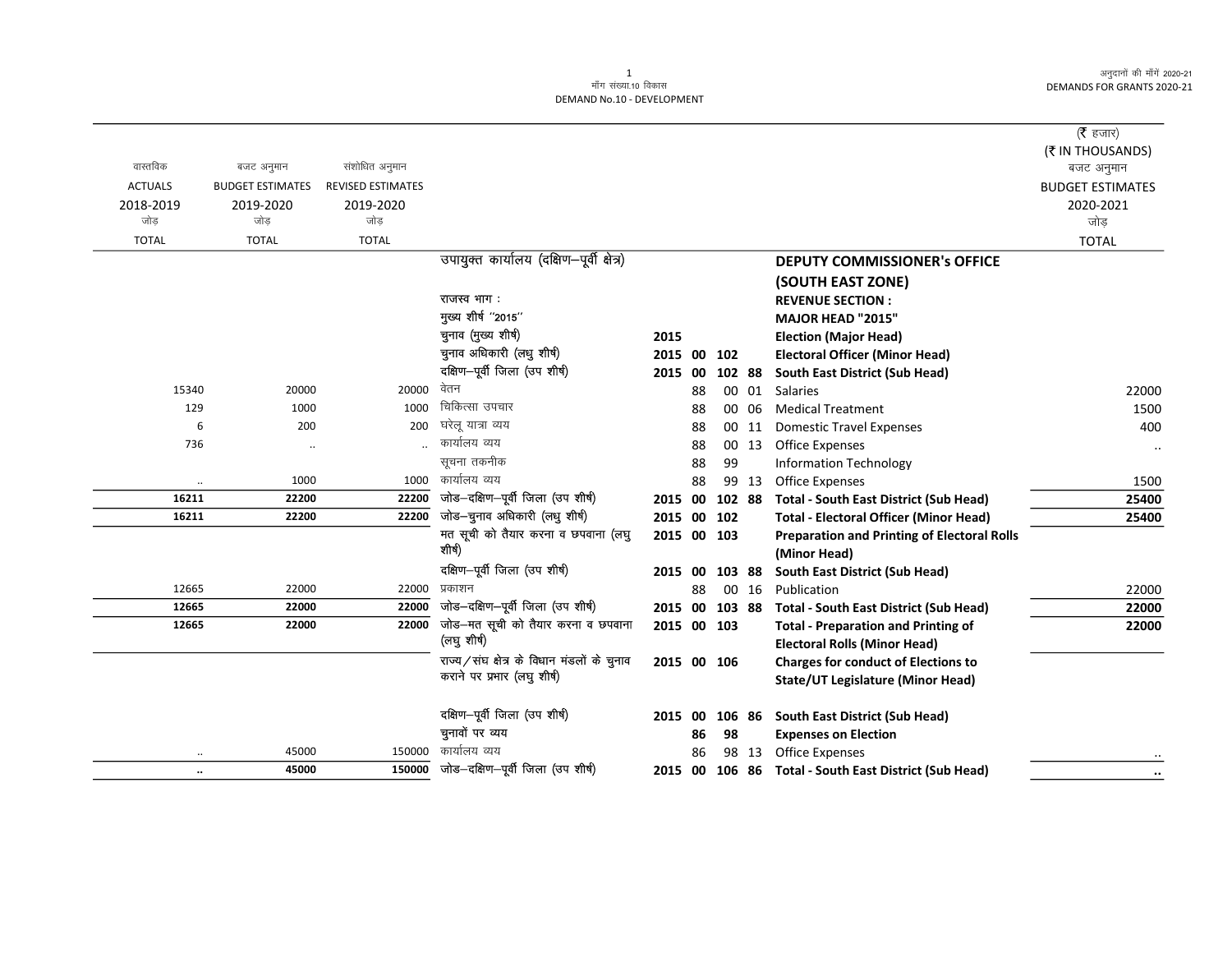अनुदानों की माँगें 2020-21 DEMANDS FOR GRANTS 2020-21

## 2<br>माँग संख्या.10 विकास DEMAND No.10 - DEVELOPMENT

|                |                         |                          |                                                 |         |             |      |             |       |                                                          | (रै हजार)               |  |
|----------------|-------------------------|--------------------------|-------------------------------------------------|---------|-------------|------|-------------|-------|----------------------------------------------------------|-------------------------|--|
|                |                         |                          |                                                 |         |             |      |             |       |                                                          | (₹ IN THOUSANDS)        |  |
| वास्तविक       | बजट अनुमान              | संशोधित अनुमान           |                                                 |         |             |      |             |       |                                                          | बजट अनुमान              |  |
| <b>ACTUALS</b> | <b>BUDGET ESTIMATES</b> | <b>REVISED ESTIMATES</b> |                                                 |         |             |      |             |       |                                                          | <b>BUDGET ESTIMATES</b> |  |
| 2018-2019      | 2019-2020               | 2019-2020                |                                                 |         |             |      |             |       |                                                          | 2020-2021               |  |
| जोड            | जोड                     | जोड                      |                                                 |         |             |      |             |       |                                                          | जोड                     |  |
| <b>TOTAL</b>   | <b>TOTAL</b>            | <b>TOTAL</b>             |                                                 |         |             |      |             |       |                                                          | <b>TOTAL</b>            |  |
| $\ddotsc$      | 45000                   | 150000                   | जोड़–राज्य/संघ क्षेत्र के विधान मंडलों के       |         | 2015 00 106 |      |             |       | <b>Total - Charges for conduct of Elections to</b>       |                         |  |
|                |                         |                          | चुनाव कराने पर प्रभार (लघु शीर्ष)               |         |             |      |             |       | <b>State/UT Legislature (Minor Head)</b>                 |                         |  |
|                |                         |                          | मतदाताओं को पहचान पत्र जारी करना<br>(लघु शीर्ष) |         | 2015 00 108 |      |             |       | <b>Issue of Identity Cards to voters (Minor</b><br>Head) |                         |  |
|                |                         |                          | दक्षिण-पूर्वी जिला (उप शीर्ष)                   |         | 2015        | - 00 | 108 89      |       | South East District (Sub Head)                           |                         |  |
| 6184           | 11000                   | 20000                    | मजदूरी                                          |         |             | 89   |             | 00 02 | Wages                                                    | 13000                   |  |
| 4935           | 2500                    | 4000                     | कार्यालय व्यय                                   |         |             | 89   |             | 00 13 | <b>Office Expenses</b>                                   | 2500                    |  |
| 2415           | 2500                    | 2500                     | अन्य प्रभार                                     |         |             | 89   |             | 00 50 | <b>Other Charges</b>                                     | 3000                    |  |
| 13534          | 16000                   | 26500                    | जोड़-दक्षिण-पूर्वी जिला (उप शीर्ष)              |         | 2015        | 00   | 108 89      |       | <b>Total - South East District (Sub Head)</b>            | 18500                   |  |
| 13534          | 16000                   | 26500                    | जोड़- मतदाताओं को पहचान पत्र जारी               |         | 2015 00 108 |      |             |       | Total - Issue of Identity Cards to voters                | 18500                   |  |
|                |                         |                          | करना (लघु शीर्ष)                                |         |             |      |             |       | (Minor Head)                                             |                         |  |
| 42410          | 105200                  | 220700                   | जोड़—मुख्य शीर्ष "2015"                         |         | 2015        |      |             |       | TOTAL - MAJOR HEAD "2015"                                | 65900                   |  |
|                |                         |                          | मुख्य शीर्ष "2053"                              |         |             |      |             |       | MAJOR HEAD "2053"                                        |                         |  |
|                |                         |                          | जिला प्रशासन (मुख्य शीर्ष)                      |         | 2053        |      |             |       | <b>District Administration (Major Head)</b>              |                         |  |
|                |                         |                          | जिला स्थापना (लघु शीर्ष)                        |         | 2053        | 00   | 093         |       | <b>District Estt. (Minor Head)</b>                       |                         |  |
|                |                         |                          | दक्षिण-पूर्वी क्षेत्र (उप शीर्ष)                |         | 2053 00     |      | 093 84      |       | South East Zone (Sub Head)                               |                         |  |
| 27931          | 38000                   | 33000                    | वेतन                                            |         |             | 84   |             | 00 01 | Salaries                                                 | 35000                   |  |
| 4934           | 10000                   | 15000                    | मजदूरी                                          |         |             | 84   |             | 00 02 | Wages                                                    | 18000                   |  |
| $\cdot\cdot$   | 5                       | 5                        | समयोपरि भत्ता                                   |         |             | 84   |             | 00 03 | O.T.A.                                                   | 5                       |  |
| 1449           | 1500                    | 2000                     | चिकित्सा उपचार                                  |         |             | 84   |             | 00 06 | <b>Medical Treatment</b>                                 | 2000                    |  |
| 150            | 195                     | 300                      | घरेलू यात्रा व्यय                               |         |             | 84   |             |       | 00 11 Domestic Travel Expenses                           | 295                     |  |
|                |                         |                          | कार्यालय व्यय                                   |         |             | 84   |             |       | 00 13 Office Expenses                                    |                         |  |
| 26503          | 25000                   | 44195                    |                                                 | स्वीकृत |             |      |             |       | Voted                                                    | 30000                   |  |
|                | $\ldots$                |                          |                                                 | भारित   |             |      |             |       | Charged                                                  | $\ddot{\phantom{a}}$    |  |
| $\cdot\cdot$   | $\ddotsc$               | $\ddotsc$                | व्यावसायिक सेवायें                              |         |             | 84   |             | 00 28 | <b>Professional Services</b>                             | 5000                    |  |
| 60967          | 74700                   | 94500                    | जोड़-दक्षिण-पूर्वी क्षेत्र (उप शीर्ष)           |         |             |      |             |       | 2053 00 093 84 Total - South East Zone (Sub Head)        | 90300                   |  |
| 60967          | 74700                   | 94500                    |                                                 | स्वीकृत |             |      |             |       | Voted                                                    | 90300                   |  |
| $\cdot\cdot$   | $\cdots$                |                          |                                                 | भारित   |             |      |             |       | Charged                                                  | $\cdot\cdot$            |  |
| 60967          | 74700                   | 94500                    | जोड़-जिला स्थापना (लघु शीर्ष)                   |         |             |      | 2053 00 093 |       | <b>Total - District Estt. (Minor Head)</b>               | 90300                   |  |
| 60967          | 74700                   | 94500                    |                                                 | स्वीकृत |             |      |             |       | <b>Voted</b>                                             | 90300                   |  |